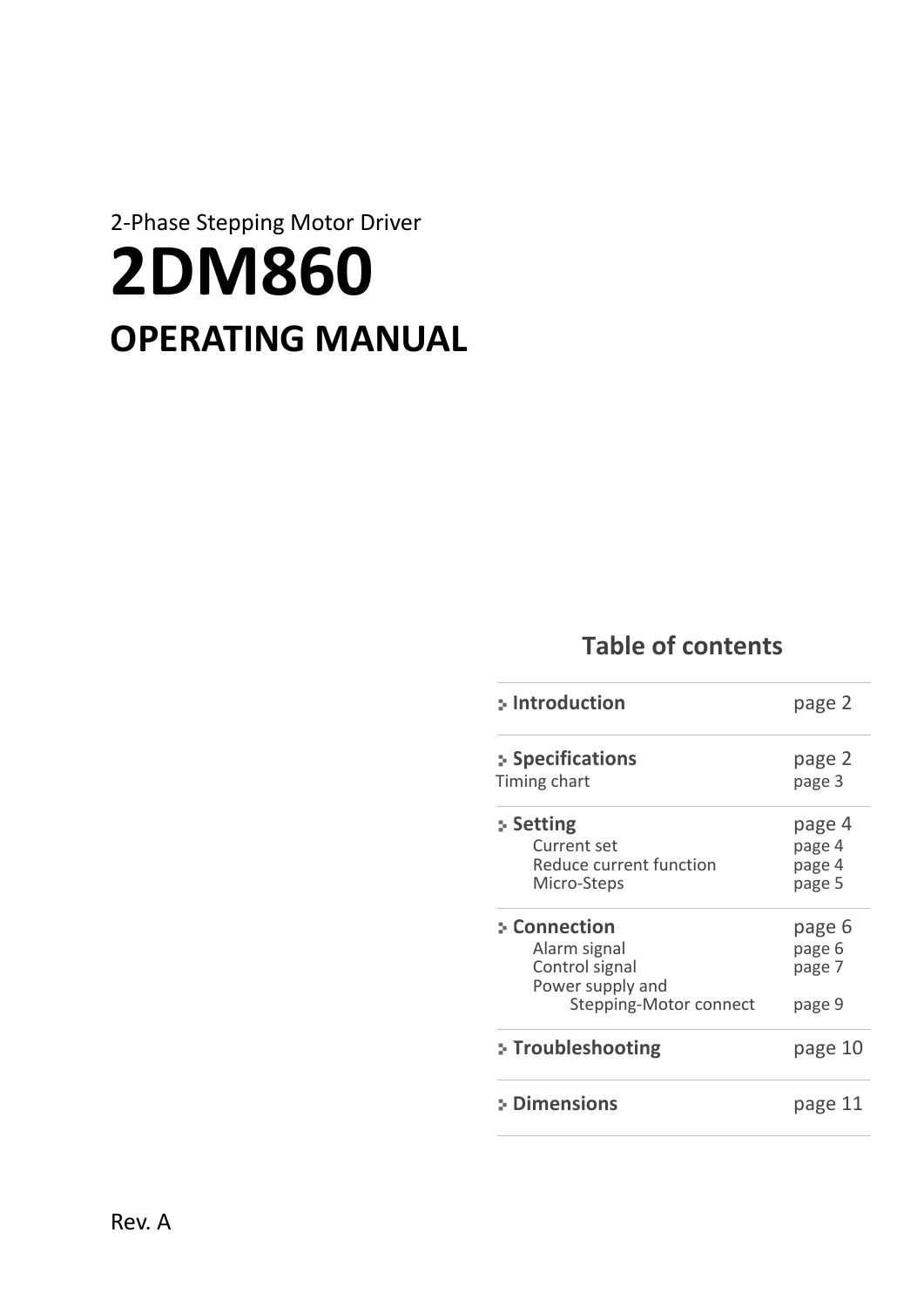# **Introduction**

This product is a high-performance micro-stepping driver.

#### • **Smooth driver**

By using micro-stepping, this driver can achieved low-vibration and low-noise.

#### • **Built-in overheat protection**

A driver's internal temperature in excess of 70˚C (158˚F) trigger overheat protection, and the driver will stop working automatically.

#### • **Adjustable operating current**

A digital switch adjusts the level of motor current during operation.

#### • **Bio-polar drive**

By using bio-polar drive, this driver is powerful than uni-polar driver and only needs four wires connected to the stepping motor.

#### • **Automatic reduce current**

In the stop state, the driver will reduce the current automatically to limit the heat generated by the motor and driver.

### **Specifications**

|                                    | Min          | <b>Typical</b> | Max           |
|------------------------------------|--------------|----------------|---------------|
| <b>Supply Voltage</b>              | 50VAC(DC70V) | 60VAC(DC80V)   | 80VAC(DC110V) |
| Output Current (A <sub>rms</sub> ) | 1.5          |                | 6.0           |
| Logical Input Current (mA)         |              | 10             | 16            |
| Input Frequency (KHz)              |              |                | 250           |
| Low-Active Required Time           | 25           |                |               |

| Operation<br>Environment | Ambient<br>temperature       | 0 to +65 $^{\circ}$ C (+32 to +149 $^{\circ}$ F) (non-freezing)   |  |
|--------------------------|------------------------------|-------------------------------------------------------------------|--|
|                          | Humidity                     | 80% or less (non-condensing)                                      |  |
|                          | Surrounding                  | No corrosive gas, dust, water or oil                              |  |
|                          | atmosphere                   |                                                                   |  |
|                          | Ambient                      | $-10$ to $+80^{\circ}$ C (+14 to $+176^{\circ}$ F) (non-freezing) |  |
|                          | temperature                  |                                                                   |  |
| Storage<br>Environment   | Humidity                     | 80% or less (non-condensing)                                      |  |
|                          | Surrounding                  | No corrosive gas, dust, water or oil                              |  |
|                          | atmosphere                   |                                                                   |  |
| Vibration                | 5.9 m/s <sup>2</sup> or less |                                                                   |  |
| <b>Mass</b>              | $0.6$ Kg                     |                                                                   |  |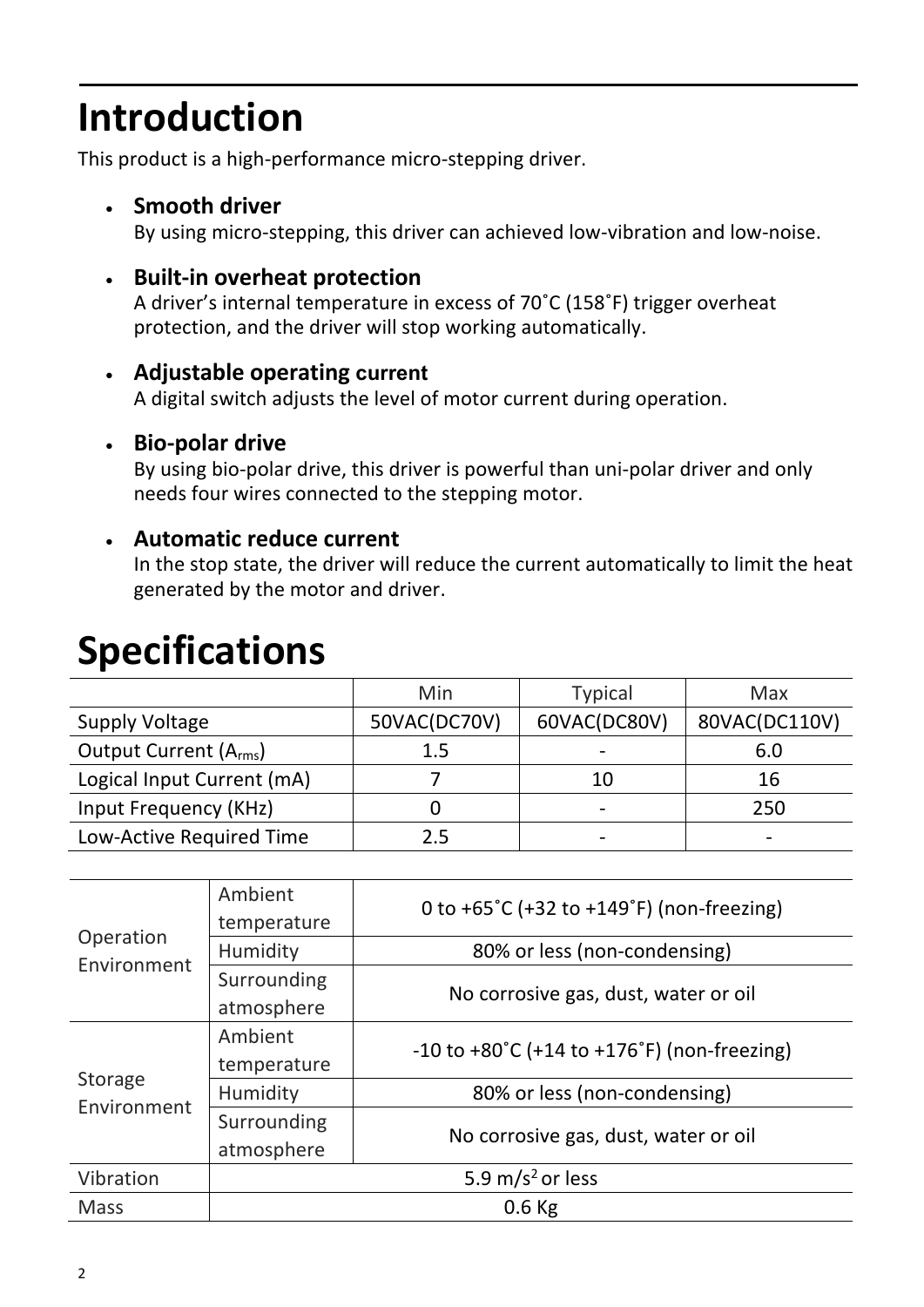### • **Timing chart**

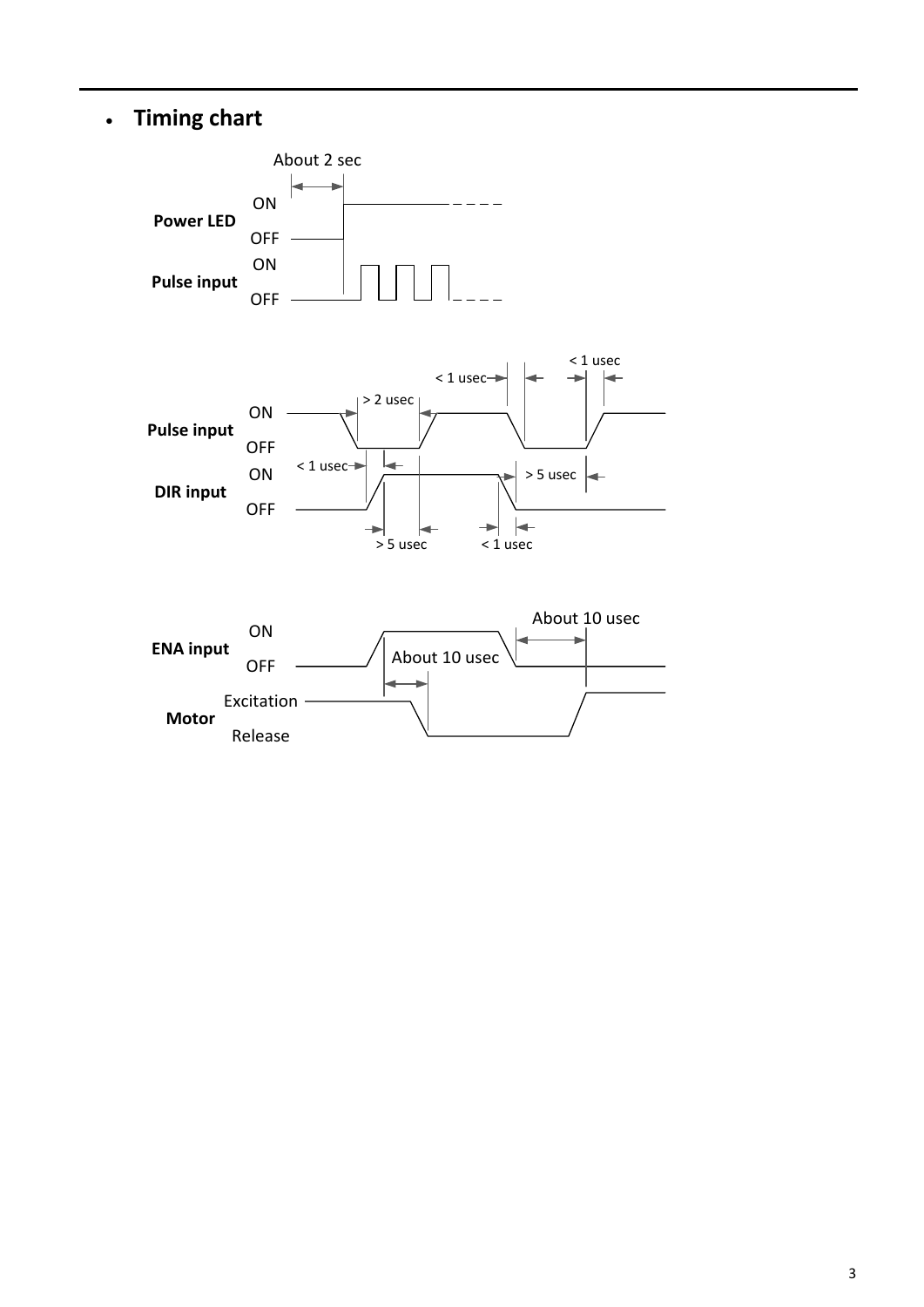# **Setting**

By switching the following DIP-SWITCH, user can change the output current and micro-steps of driver.



### • **Current Set**

| SW <sub>1</sub> | <b>SW2</b> | SW <sub>3</sub> | Current (A <sub>rms</sub> ) |
|-----------------|------------|-----------------|-----------------------------|
| <b>OFF</b>      | <b>OFF</b> | <b>OFF</b>      | 1.5A                        |
| ON              | <b>OFF</b> | <b>OFF</b>      | 2.25A                       |
| <b>OFF</b>      | ON         | <b>OFF</b>      | 2.88 A                      |
| ON              | ON         | <b>OFF</b>      | 3.42A                       |
| <b>OFF</b>      | <b>OFF</b> | ON              | 4.06A                       |
| ON              | <b>OFF</b> | ON              | 4.6A                        |
| <b>OFF</b>      | ON         | ON              | 5.25A                       |
| ON              | ON         | ON              | 6.0A                        |

#### • **Reduce Current Function**

| SW <sub>4</sub> | <b>Function</b>                                |  |
|-----------------|------------------------------------------------|--|
| ON              | Maintain full current in the stop state        |  |
| <b>OFF</b>      | Automatically reduce current in the stop state |  |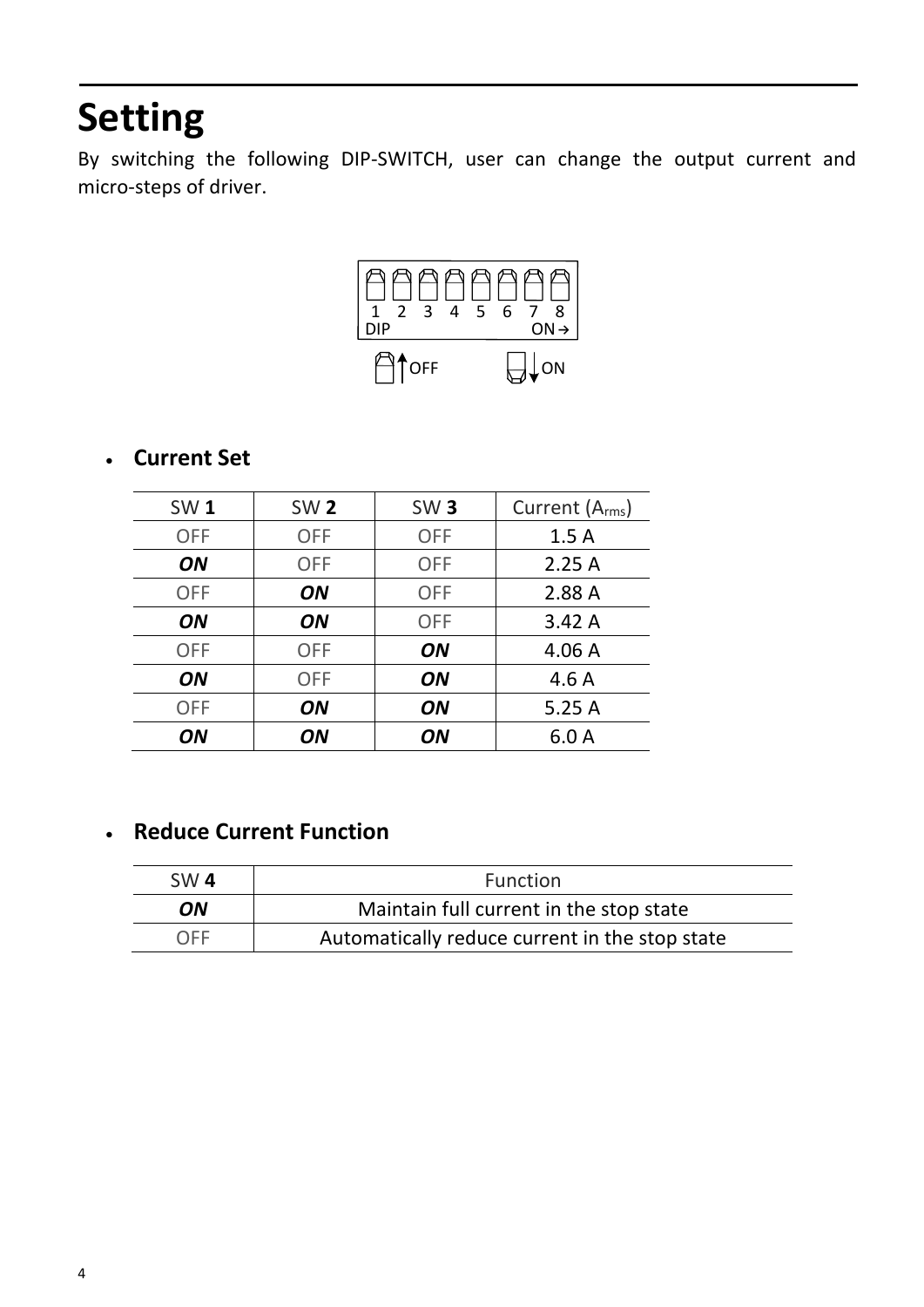### • **Micro-Steps (for 1.8˚ basic step)**

| <b>SW 5</b> | <b>SW 6</b> | <b>SW7</b> | <b>SW8</b> | Steps/Rev |
|-------------|-------------|------------|------------|-----------|
| <b>OFF</b>  | <b>OFF</b>  | <b>OFF</b> | <b>OFF</b> | 40000     |
| ON          | <b>OFF</b>  | <b>OFF</b> | <b>OFF</b> | 20000     |
| <b>OFF</b>  | ON          | <b>OFF</b> | <b>OFF</b> | 10000     |
| ON          | ON          | <b>OFF</b> | <b>OFF</b> | 8000      |
| <b>OFF</b>  | <b>OFF</b>  | ON         | <b>OFF</b> | 5000      |
| ON          | <b>OFF</b>  | ON         | <b>OFF</b> | 4000      |
| <b>OFF</b>  | ON          | ON         | <b>OFF</b> | 2000      |
| ON          | ON          | ON         | <b>OFF</b> | 1000      |
| <b>OFF</b>  | <b>OFF</b>  | <b>OFF</b> | ON         | 51200     |
| ON          | <b>OFF</b>  | <b>OFF</b> | ON         | 25600     |
| <b>OFF</b>  | ON          | <b>OFF</b> | ON         | 12800     |
| ON          | ON          | <b>OFF</b> | ON         | 6400      |
| <b>OFF</b>  | <b>OFF</b>  | ON         | ON         | 3200      |
| ON          | <b>OFF</b>  | ON         | ON         | 1600      |
| <b>OFF</b>  | ON          | ON         | ON         | 800       |
| ON          | ON          | ON         | ON         | 400       |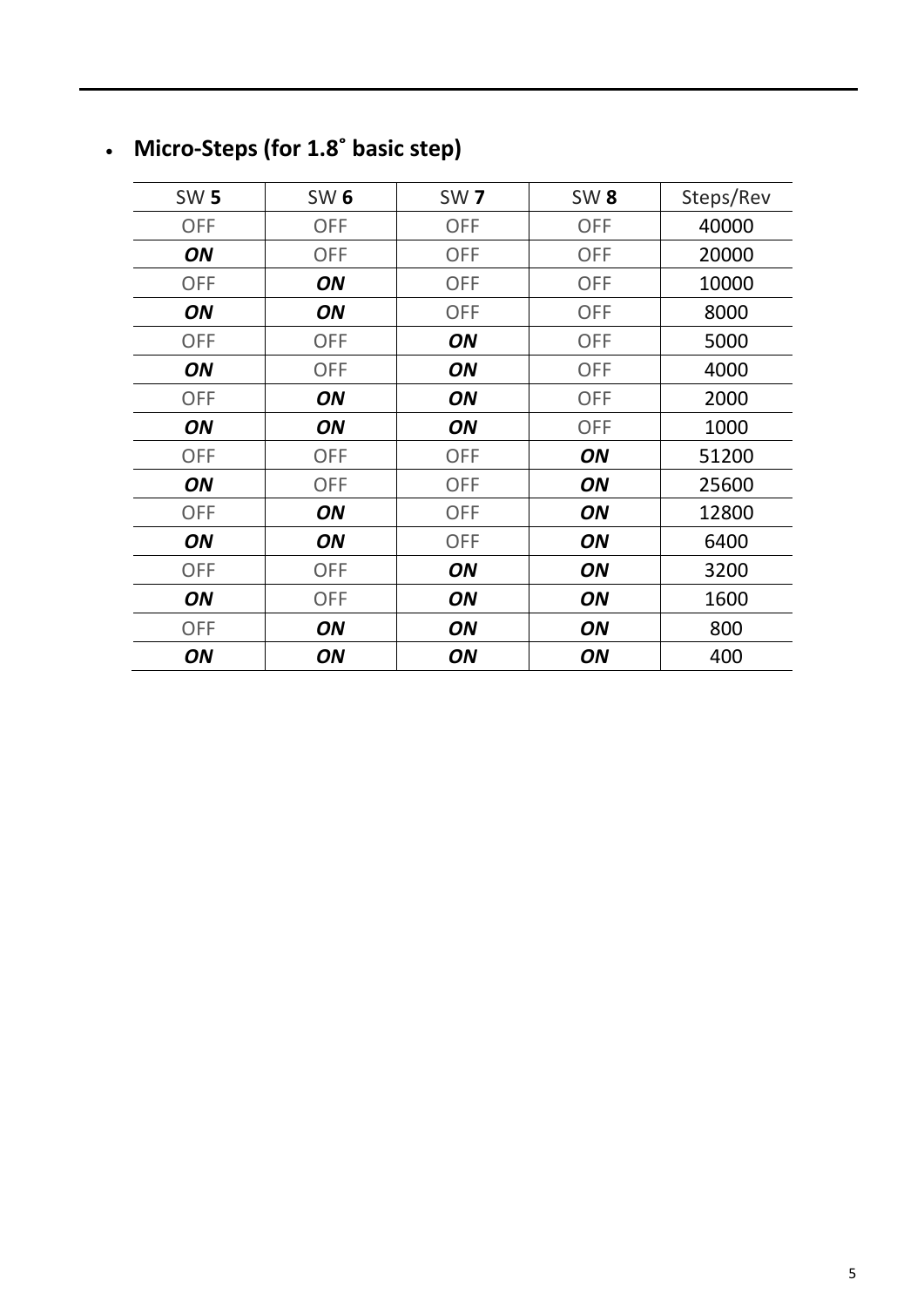# **Connection**

**NOTE** For control signal input, 5 VDC can be directly connected and applied. If signals are used at a voltage above 5 VDC, be sure to connect an external resistor to prevent the current from exceeding 16 mA. Applying a voltage beyond 5 VDC without using an external resistor will damage the internal elements.

Example:

R=0, when using 5 VDC;  $R=1k$  and  $>1/8W$ , when using 12 VDC; R=2k and  $> 1/8$ W, when using 24VDC.

### • **Alarm signal**



This terminal is used for alarm signal.

| ARM- | Alarm signal current out   Open-collector current out |
|------|-------------------------------------------------------|
| ARM+ | Alarm signal current in   Open-collector current in   |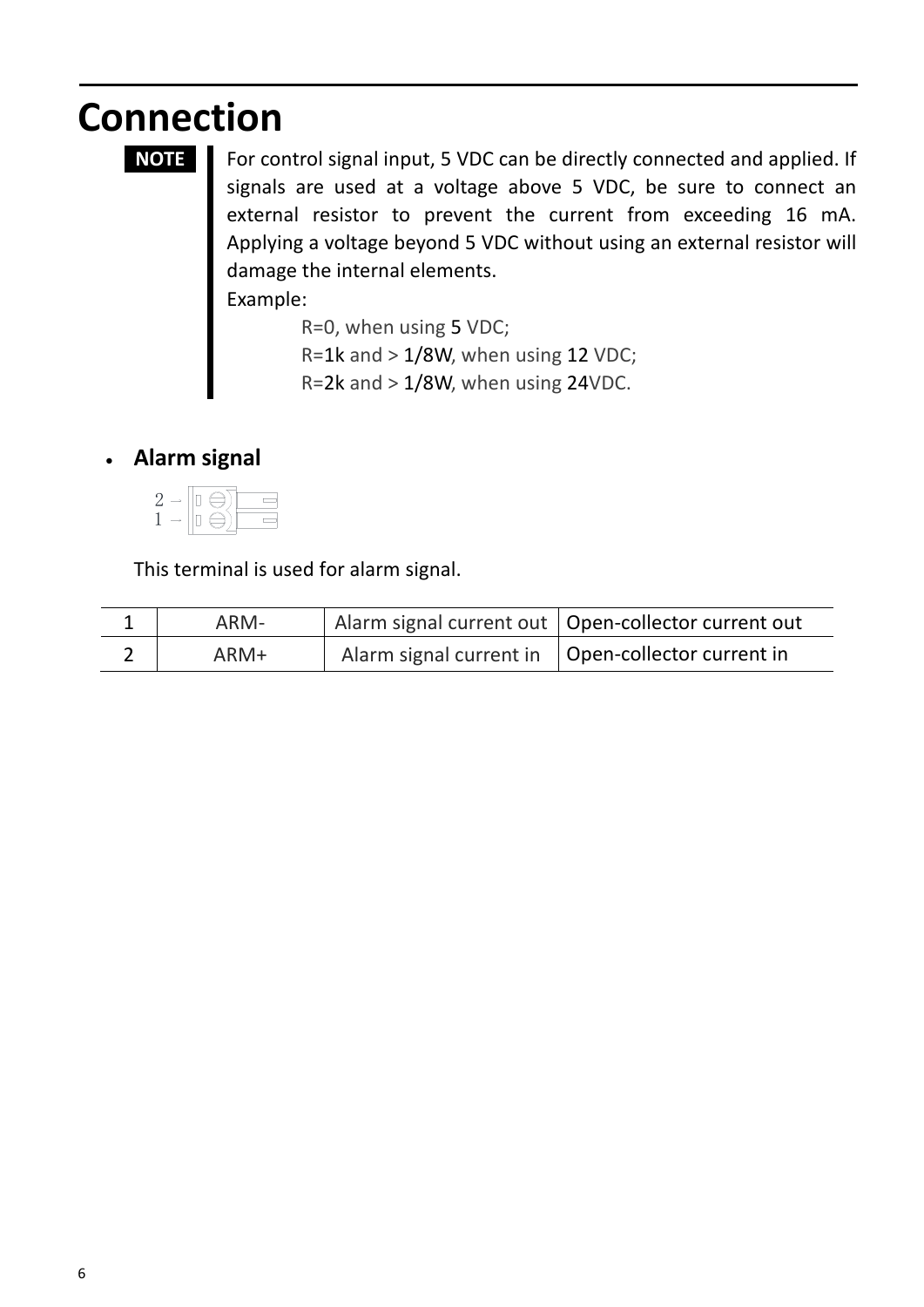### • **Control signal**

| 6<br>5<br>3<br>$\mathcal{D}$ |  |
|------------------------------|--|
|                              |  |

This terminal is used for control signal.

This driver only accepts pulse/dir type signal (1-pulse input type).

| $\mathbf{1}$   |        |                        | Decide the rotational direction.                                                                                                                                                                                                                                                                                                                                                                                         |
|----------------|--------|------------------------|--------------------------------------------------------------------------------------------------------------------------------------------------------------------------------------------------------------------------------------------------------------------------------------------------------------------------------------------------------------------------------------------------------------------------|
|                | DIR-   | Direction signal input | The internal resistor is 270 $\Omega$ of<br>Logical low is $0 \approx 0.5V$ ;<br>Logical high is $4 \sim 5V$ .<br>Signal width must be larger than 2.5 usec.                                                                                                                                                                                                                                                             |
| $\overline{2}$ | $DIR+$ | Photo-couple Positive  |                                                                                                                                                                                                                                                                                                                                                                                                                          |
| 3              | PLS-   | Pulse signal input     | Motor will run one micro-step when<br>driver receive one pulse.<br>Low-Active, the internal resistor is 270 $\Omega$ $\circ$<br>Logical low is $0 \approx 0.5V$ ;<br>Logical high is $4 \sim 5V$ .<br>Signal width must be larger than 2.5 usec.                                                                                                                                                                         |
| 4              | PLS+   | Photo-couple Positive  |                                                                                                                                                                                                                                                                                                                                                                                                                          |
| 5              | ENA-   | Free signal input      | this<br>When<br>input<br>be<br>actived<br>(Low-Active), the driver will shut off<br>the output current and the motor will<br>lose its excitation holding torque. This,<br>however, will allow you to adjust the<br>load position manually.<br>Low-Active, the internal resistor is 270 $\Omega$ $\circ$<br>Logical low is $0 \sim 0.5V$ ;<br>Logical high is $4 \sim 5V$ .<br>Signal width must be larger than 2.5 usec. |
| 6              | ENA+   | Photo-couple Positive  |                                                                                                                                                                                                                                                                                                                                                                                                                          |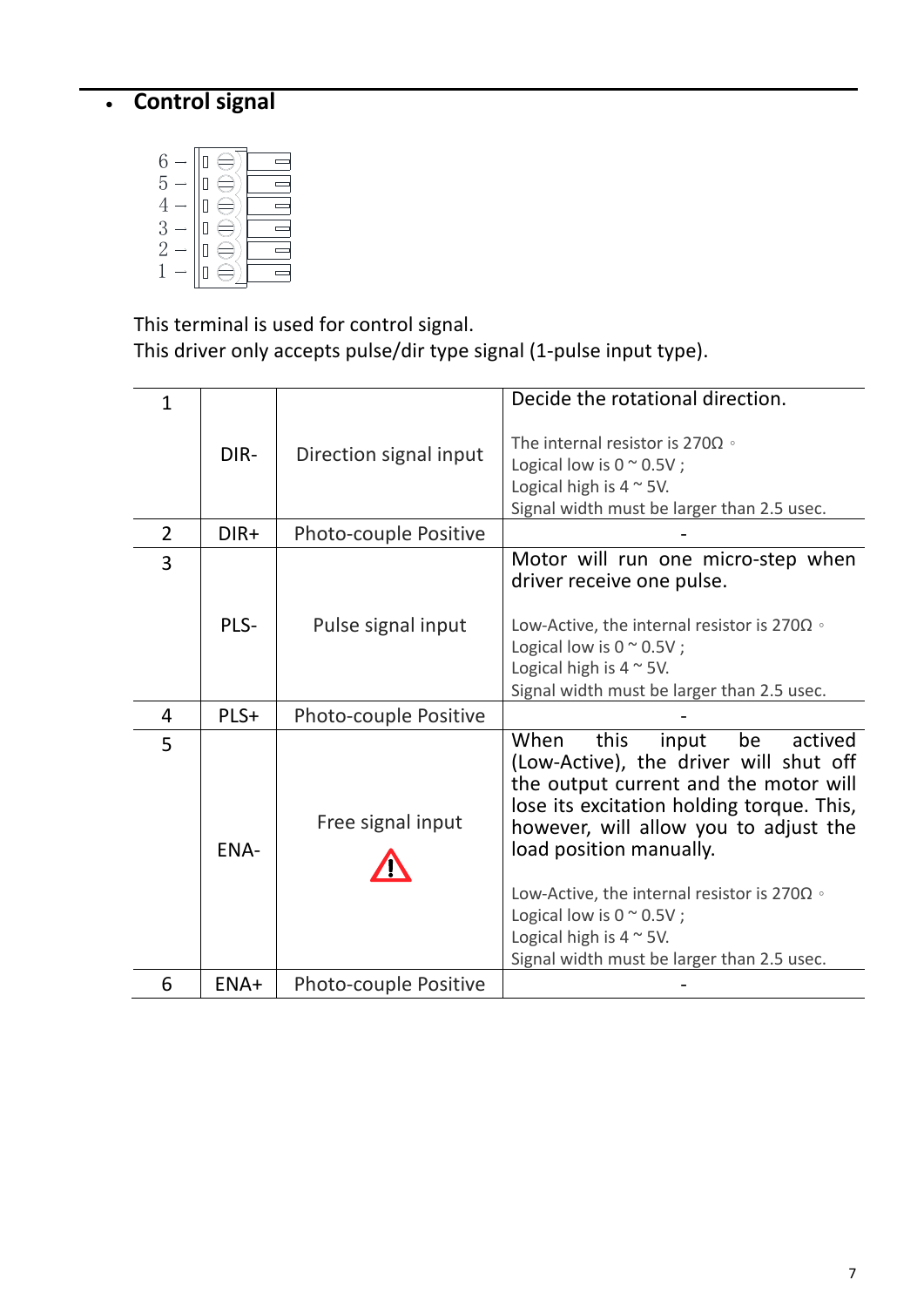

#### $\blacktriangledown$  Example of connection with a current sink output circuit

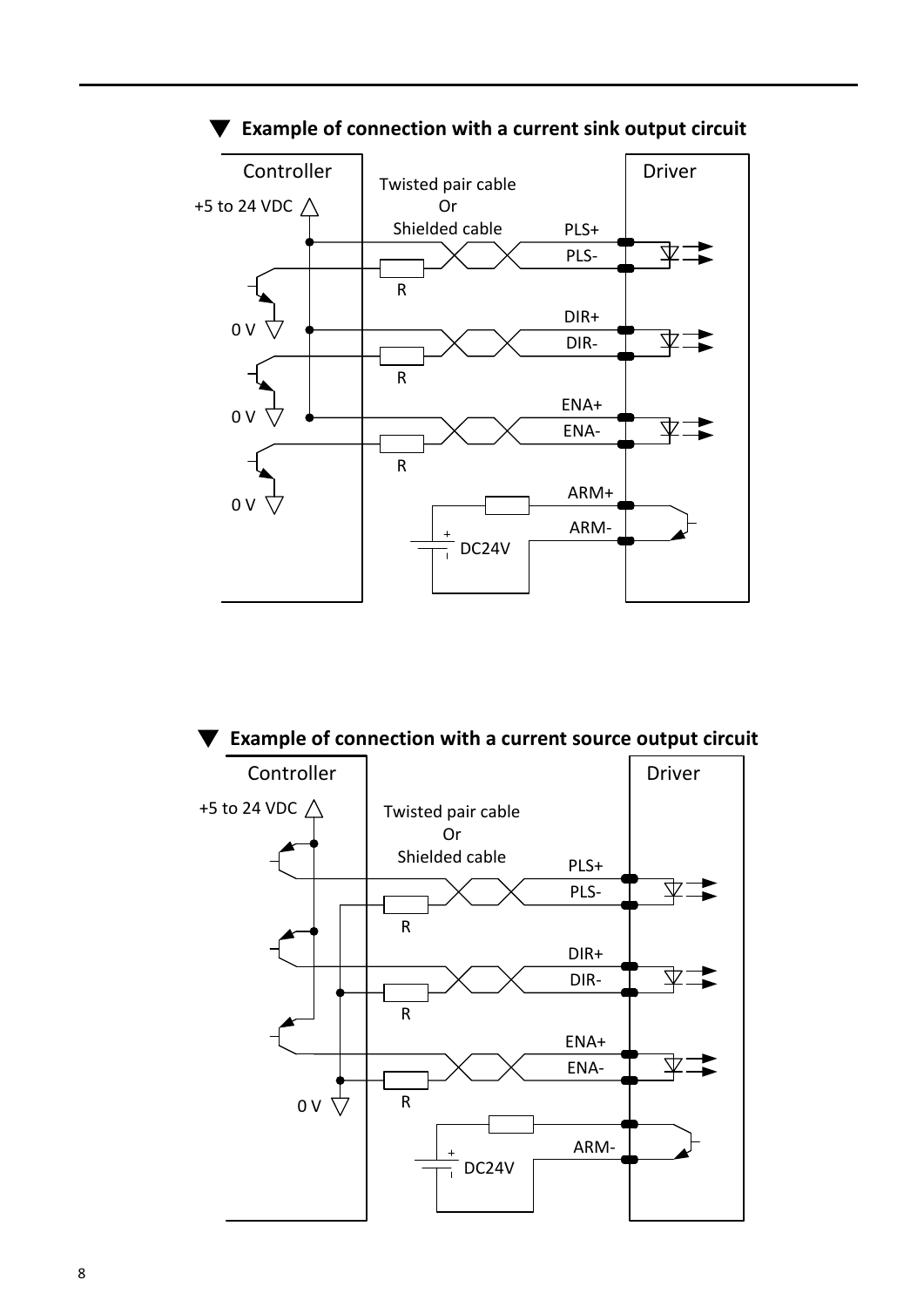#### • **Power supply and Stepping-Motor connect**



This terminal is used for supply the motor and driver power. *Be careful not to touch the live connections.*

| $\mathbf{1}$ | $A+$            | Motor Phase A+ |                                     |
|--------------|-----------------|----------------|-------------------------------------|
| 2            | A-              | Motor Phase A- |                                     |
| 3            | $B+$            | Motor Phase B+ | Connect the motor wires as defined. |
| 4            | $B -$           | Motor Phase B+ |                                     |
| 5            | AC1             | Power Input 1  | The input power must be between     |
| 6            | AC <sub>2</sub> | Power Input 2  | 18VAC(DC24V) to 80VAC(DC110V).      |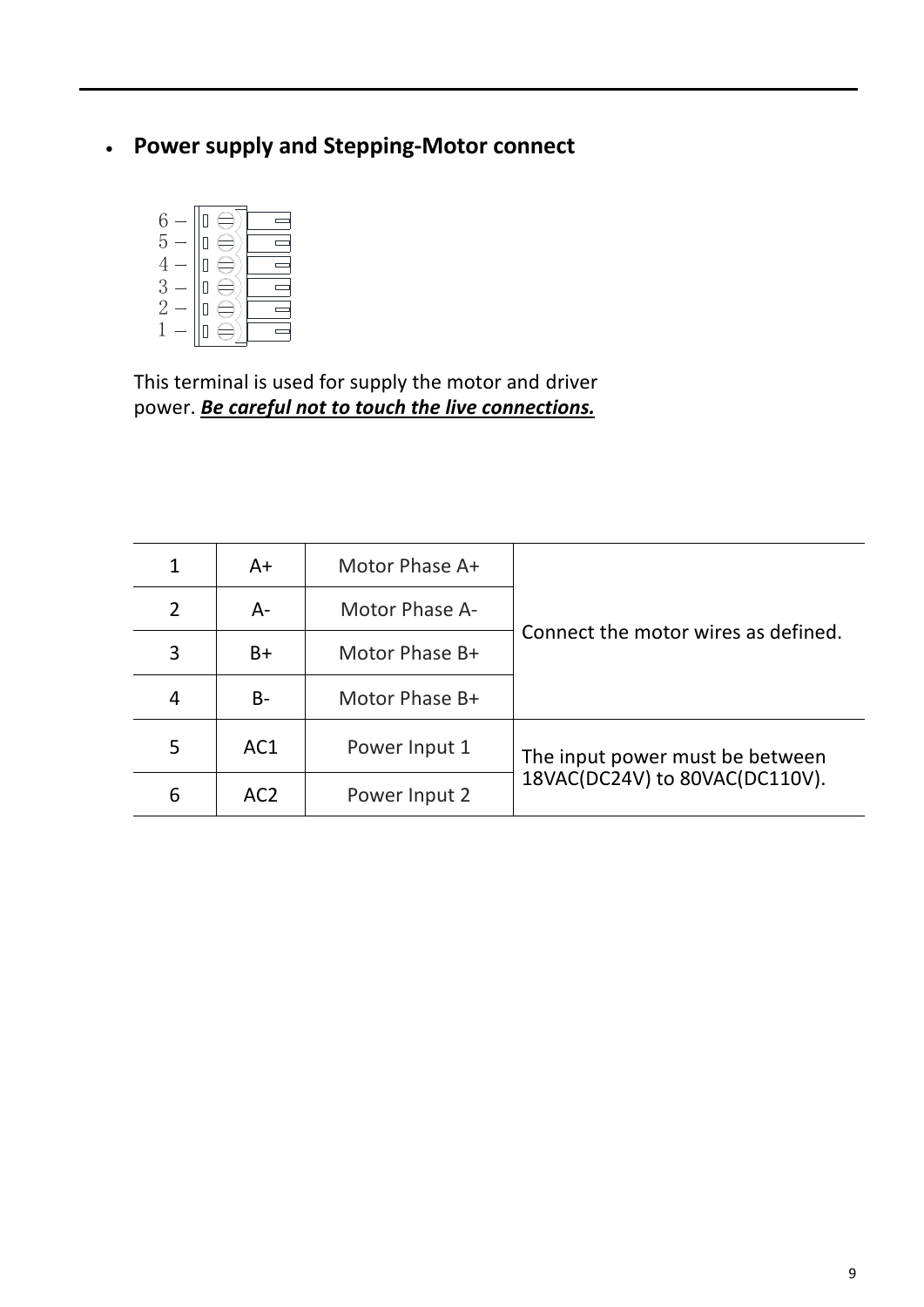# **Troubleshooting**

When the motor cannot be operated correctly, refer to the contents provided in this section and take appropriate action. If the problem persists, contact your nearest office.

| Phenomenon                                                                                                                                               | Possible cause                                            | <b>Remedial action</b>                                                                                                                                                    |
|----------------------------------------------------------------------------------------------------------------------------------------------------------|-----------------------------------------------------------|---------------------------------------------------------------------------------------------------------------------------------------------------------------------------|
| The motor is not excited.<br>The motor's output shaft<br>can be turned easily with<br>the hands. (The motor<br>equipped with an<br>electromagnetic brake | Bad connection of the<br>motor cable.                     | Recheck the connections between<br>the motor and driver. Take<br>appropriate action and turn on<br>the power again                                                        |
|                                                                                                                                                          | Incorrect setting of the<br>current-adjustment<br>switch. | Check the rated current of motor<br>and set the switch to rated<br>current of motor.                                                                                      |
|                                                                                                                                                          | ENA input is active.                                      | Dis-active the ENA signal.                                                                                                                                                |
| can be turned easily with<br>the hands, once the brake<br>is released.)                                                                                  | Overheat protection is<br>active.                         | Shut off the driver's power and<br>check the cause of the problem<br>that had triggered overheat<br>protection. Take appropriate<br>action and turn on the power<br>again |